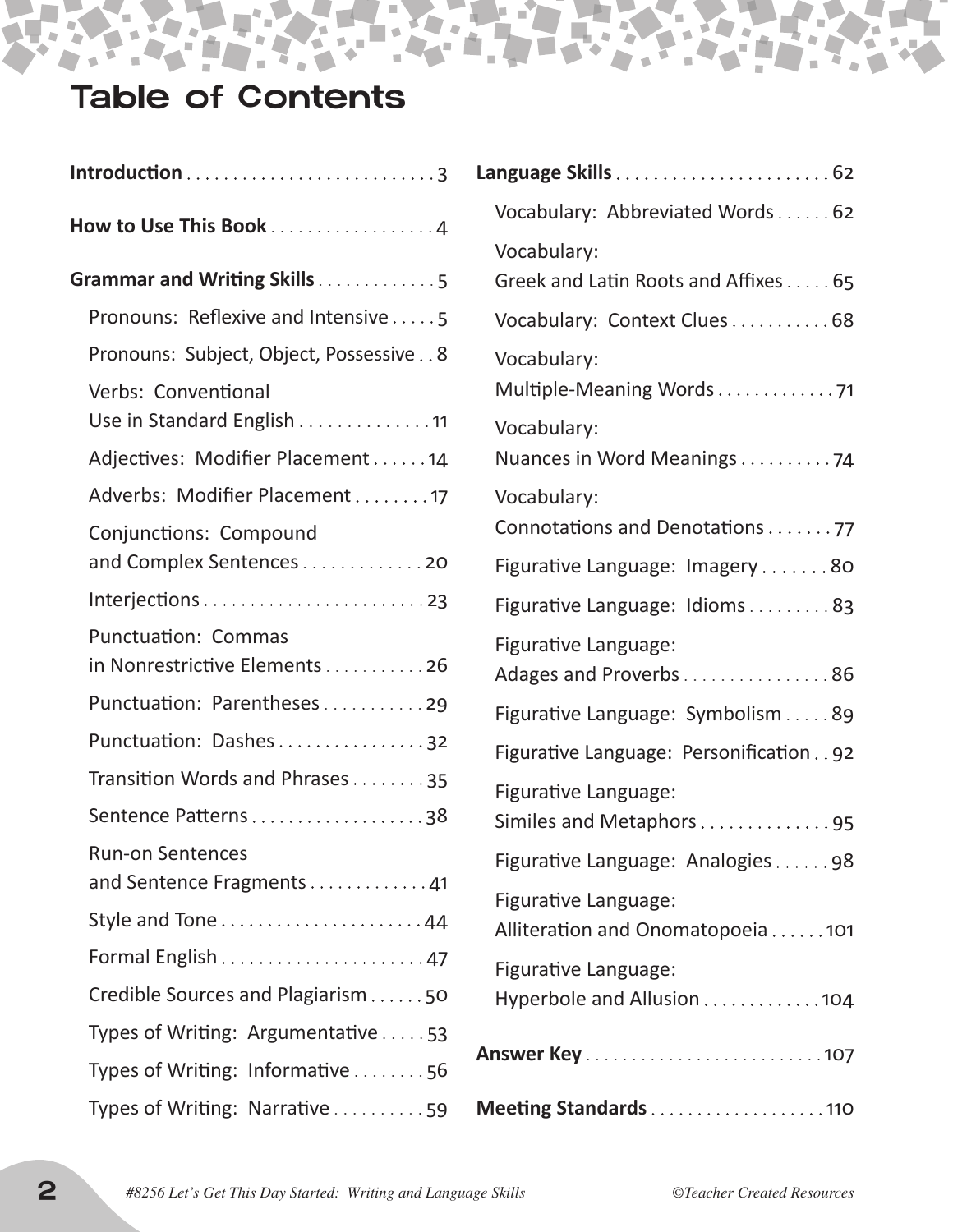### Introduction

Writing and language skills help us communicate with one another. Students need guidance, assistance, and practice to develop these particular skills. *Let's Get This Day Started: Writing and Language Skills* explicitly teaches specific writing and grammar concepts as well as language skills. In a diverse society, students do not always have opportunities to hear and learn English from seeing and hearing language used correctly in context. In addition, language and its use change as new technology impacts the ways in which people communicate. We are all English learners, whether as native speakers or second-language novices. Explicit language instruction helps students acquire specific skills that contribute positively to their academic learning and effective communication with others.

There are two main sections in this book. In both sections, students will practice grammar and language skills with peers in whole-group, small-group, and partner settings and then apply it to their own writing.

The first part teaches grammar and writing skills that enable students to write more effectively. The goal of effective writing is to engage readers in such a way that they comprehend and respond to what they read. In these units, students study how correct use of grammar results in effective writing.

The second part introduces vocabulary skills, including figurative language. These skills encourage students to use grade-level-appropriate general-academic and domainspecific vocabulary in their reading, writing, speaking, and listening. Vocabulary skills help students better understand how language works in a variety of contexts. As they practice and develop these skills, students grasp differences in style and meaning to increase their reading and listening comprehension, as well as writing abilities.

Each unit presents the focus concept to students through explanation, examples, and activities. The concepts presented generally follow the scope and sequence of the Common Core State Standards Initiative, which seeks to provide students with the knowledge and skills they need to be successful in college, career, and life.

Activities within each unit focus on a specific theme. Students will write about gradelevel-appropriate, relevant topics of interest. These topics were gathered from current news and events, popular culture, and themes in child development.

The skills covered in *Let's Get This Day Started: Writing and Language Skills* are used and needed every day. Help your children or students master these skills as they will use them throughout the rest of their educational careers and lives.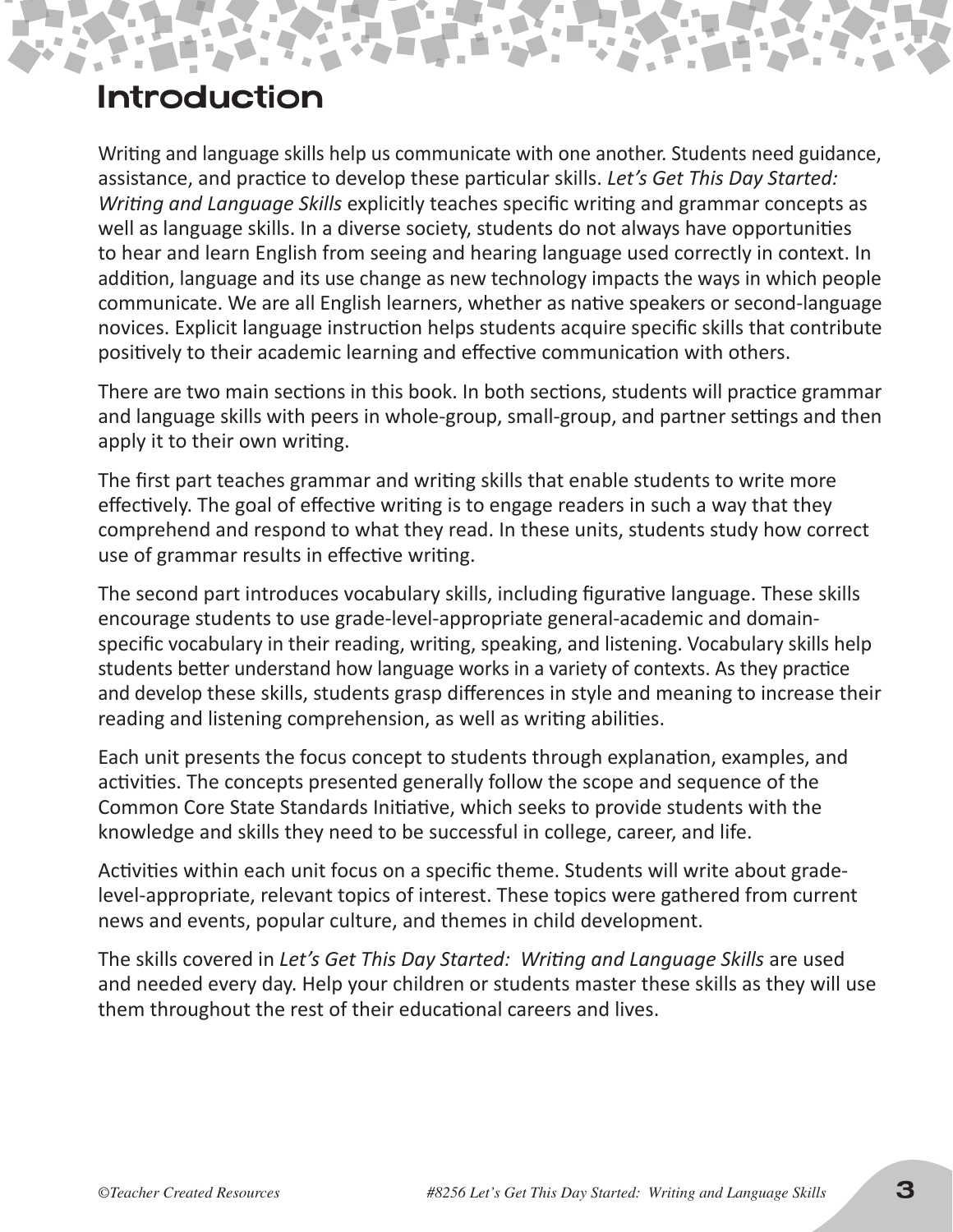### begin their initial practice of the skill.

How to Use This Book

Each unit has three sections. The first is *Learn*, a lesson page

 $\mathbb{R}^n$ 

addressed to students. This page introduces a grammar, writing, or language skill through observation and activities designed to engage students. Any new, related vocabulary is also introduced. In many cases, students participate in a whole-class activity during this part of the lesson. These activities provide scaffolding and support for students as they

42 *#8256 Let's Get This Day Started: Writing and Language Skills ©Teacher Created Resources* Name: **Grammar and Writing Skills** PRACTICE Run-on Sentences and **1.** View the photographs below. **2.** On a separate piece of paper, brainstorm words and phrases to describe an imaginary country or story world as pictured in both of the photographs above. **3.** What is the name of your imaginary country or story world? 4. Follow the steps below to participate in a free-writing activity. Relax and focus on the topic you brainstormed and noted in #2 and #3 above. \* Your teacher will have you write for a set amount of time. **Do not stop writing to change words or think of what to write next.** <sup>=</sup> At the end of the time period, stop writing. **5.** Form a small group with two other classmates. Trade papers with the person on your left. Use a blue-colored pencil or highlighter to mark any run-on sentences that could be rewritten as shorter sentences with complete thoughts and appropriate punctuation. **6.** Trade papers with the person on your right. Use an orange-colored pencil or highlighter to mark any sentence fragments that are missing a subject or a predicate or other essential information to form a complete sentence. **7.** With the same classmates you worked with above, discuss the advantages and disadvantages to the free-writing activity you completed.

*Practice* continues in the second

part of the lesson. Students work collaboratively in wholegroup, small-group, or partner activities, which give them continued guidance and support.

The third page in each unit, *Your Turn*, has two parts: *Write* and *Reflect*. *Your Turn* presents one or more writing prompts for students to practice the skill independently. After students incorporate the skill into their writing, they reflect on their learning individually or with

a partner. The reflection activity provides students with the opportunity to review, confirm, and reinforce their learning and its application in their writing. The additional practice and implementation will help them remember what they have learned.

Some units incorporate photographs in student activities. These add a realistic element to the writing prompts and engage students by providing a real-life connection for their learning. When making photocopies of activity pages, it is best to use the photo setting so the images are easier to see. You may wish to supplement other activities with related photographs or other visual aids. Plan to preview each lesson; some units include a teacher icon. This icon  $\blacksquare$  indicates that the lesson needs additional teacher preparation.

Answers for some of the units in this book can be found in the Answer Key on pages 107–109. In addition to specific answers for some student activities, the Answer Key also provides suggested answers for some of the teacher-led (icon) activities.

All of the activities in the *Let's Get This Day Started* series have been aligned to the Common Core State Standards (CCSS). A correlations chart is included on pages 110–112.



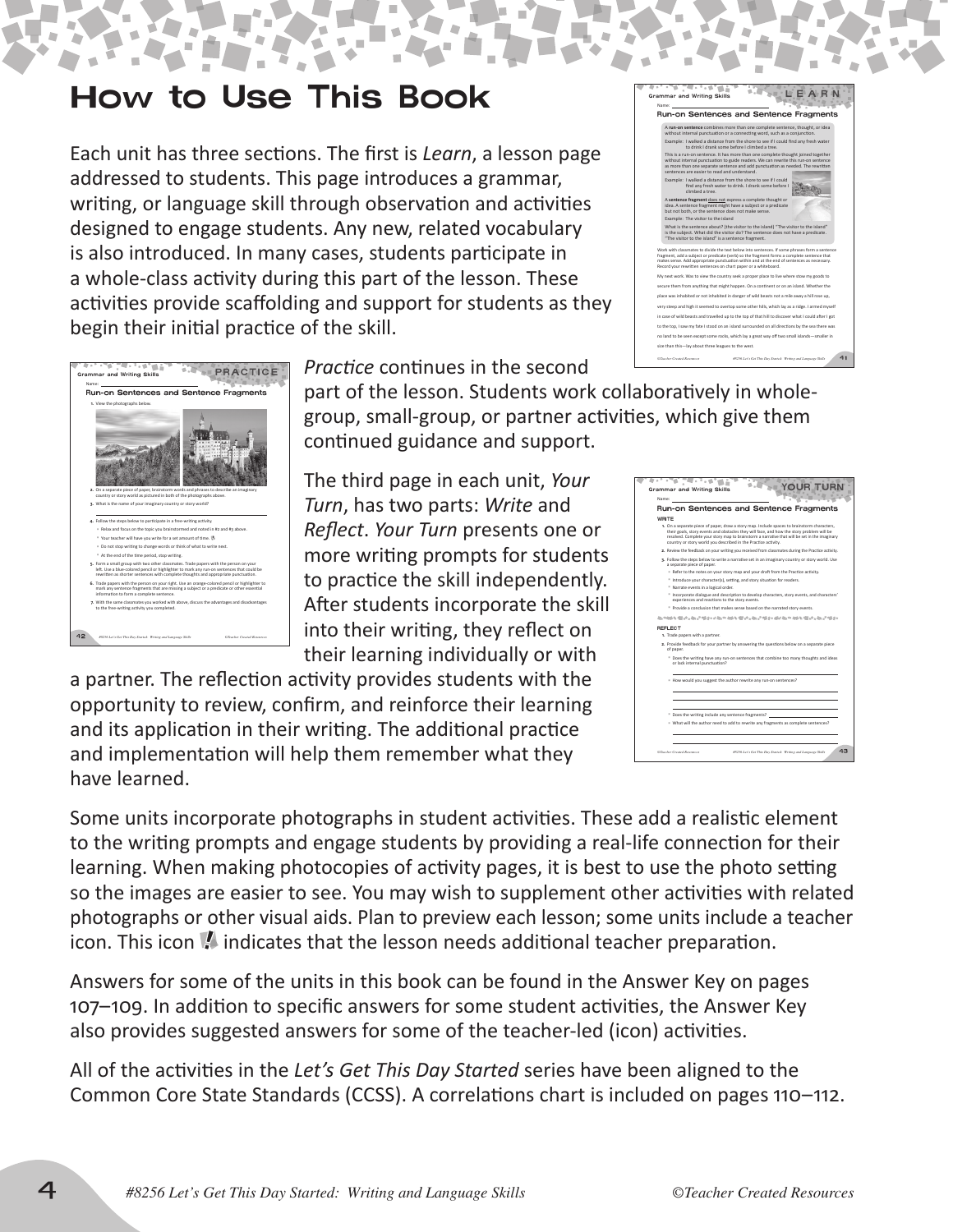#### Grammar and Writing Skills

Name:

## Pronouns: Reflexive and Intensive

A **reflexive pronoun** refers back to the subject. One way to think about this is that a reflexive pronoun *reflects* the subject, like a mirror. We use this type of word when the subject and the object of a sentence are the same.

Examples: Kenneth baked himself a birthday cake.

> She hummed to herself as she decorated for the party.

We use an **intensive pronoun** to add extra emphasis to the word it refers to. An intensive pronoun may refer to the subject or antecedent in a sentence.



Example: George Washington himself celebrated the first proclaimed Thanksgiving Day holiday by giving food to prisoners in the city.

We use the same pronouns as reflexive or intensive pronouns. They may refer back to the subject or add extra emphasis. If a pronoun is used as an intensive pronoun, it is usually written after the noun or pronoun it modifies.

Reflexive pronouns, also used as intensive pronouns, are listed in the box below.

| myself   | himself | itself    | yourselves |  |
|----------|---------|-----------|------------|--|
| yourself | herself | ourselves | themselves |  |

- **1.** Answer the questions below to brainstorm with classmates holiday situations in which the subject of a sentence might be the direct or indirect object of an action. Take notes on chart paper or a whiteboard.
	- ¡ What are some actions you do on holidays?
	- ¡ When do you also directly or indirectly receive an action as the object of the action?
	- ¡ In which situations might you want to emphasize the subject?
- **2.** Use your notes from above to work together to write sample sentences about holidays. Include reflexive and intensive pronouns in your sentences. Write the sentences on chart paper or a whiteboard.
- **3.** Discuss which of your sample sentences are most effective and why.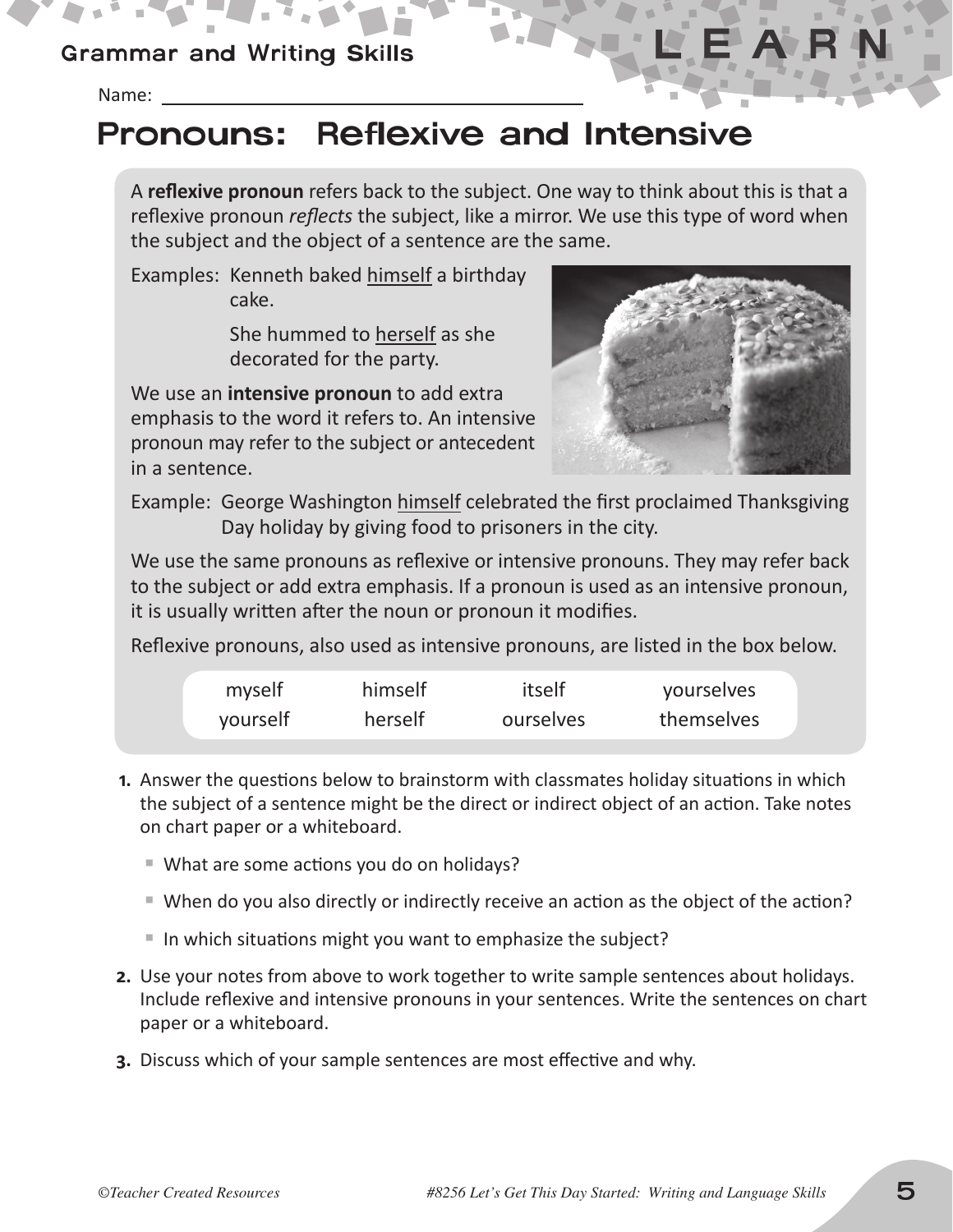#### Grammar and Writing Skills

Name:

## Pronouns: Reflexive and Intensive

- **1.** Work with a small group to answer the questions below to brainstorm a holiday you would like to establish.
	- ¡ What would your holiday celebrate?

 ¡ When would you celebrate this holiday?

- ¡ How would you celebrate this holiday?
- ¡ Who might like to celebrate this holiday with you?
- **2.** Work together to write sentences about your group's holiday. Use reflexive or intensive pronouns in your sentences.

**3.** As a group, review your sentences. Check that you have used each reflexive or intensive pronoun correctly.